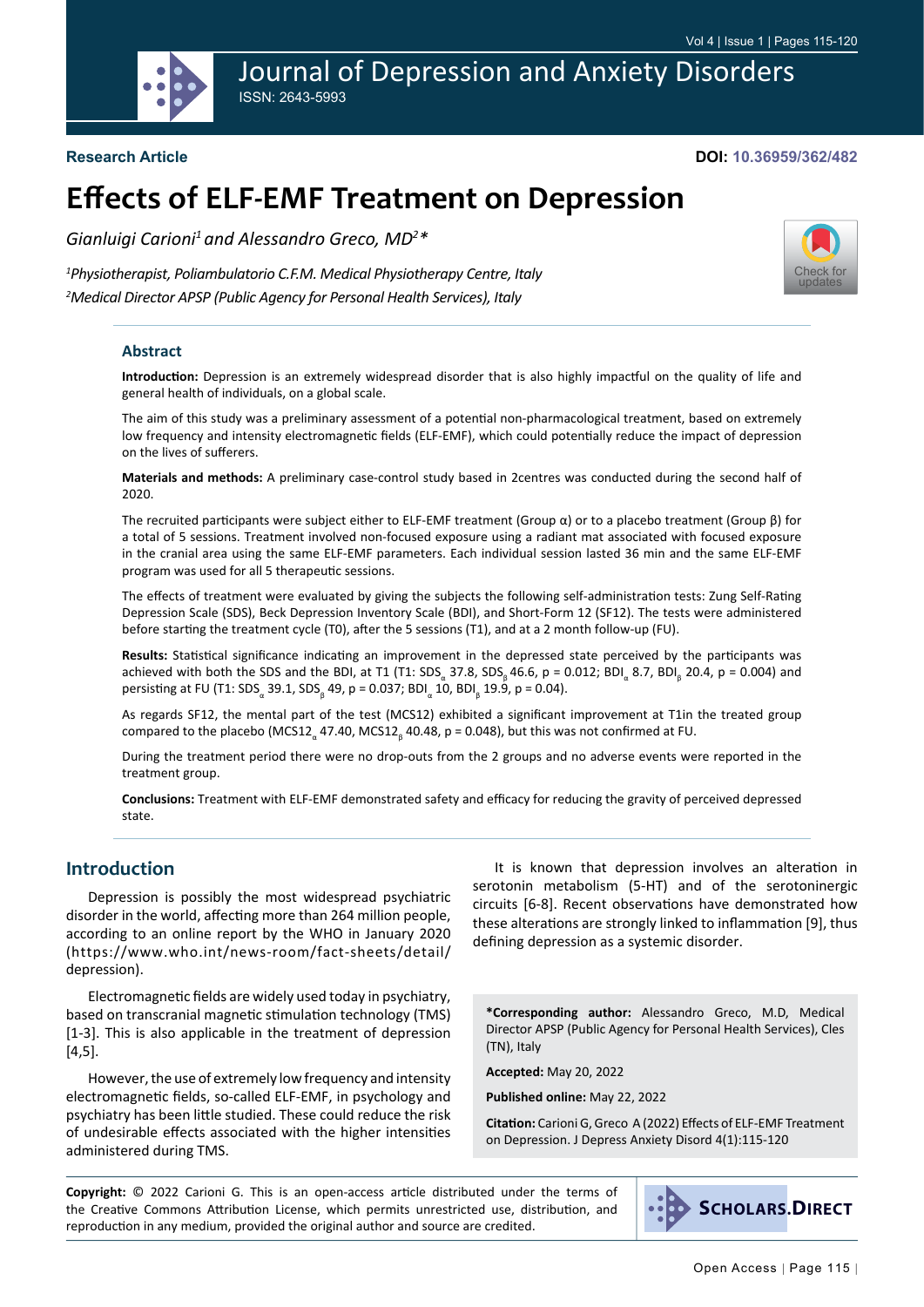It is equally well known that depressed subject's present altered brain electrical activity [10].

Current knowledge of the application of ELF-EMF in biology, though limited, includes a well documented systemic anti-inflammatory effect [11-19]. The effects of ELF-EMF on the 5-HT metabolism [20,21] are also well known. Finally, it has been demonstrated that brain electrical activity can be influenced by the application of ELF-EMF [22], with frequency dependent effects [23].

Starting from this state-of-art, the authors wanted to investigate whether the abovementioned effects of ELF-EMF might have a positive impact on depressed subjects.

#### **Materials and Methods**

This double-blind case-control study was carried out at two distinct centres: The *Poliambulatorio* C.F.M. medical physiotherapy centre located in Treviglio (BG, Italy), and an integrated medicine day clinic at the Public Agency for Personal Health Services (APSP, old age home) "Santa Maria", located in Cles (TN, Italy).

Twenty participants were recruited for the study with diagnoses of depression, evaluated on 2 dedicated scales: Zung's Self-Rating Depression Scale (ZSDS), and Beck's Depression Inventory (BDI). In addition to these scales, a more generic self-assessment was included using the SF-12. The scales were measured before start (T0), and at termination (T1), of the treatment cycle, which included 5 sessions. Four weeks after completion of treatment the scales were measured again as a follow-up evaluation (FU).

The 20 subjects were divided equally between the two centres cited above: 10 in Group  $\alpha$  (treated) and 10 in Group β (placebo). The results were then analysed statistically applying Student's t-distribution analysis at 95% confidence.

## **Zung's self-rating depression scale (ZSDS) [24-26]**

The ZSDS is a questionnaire designed to assess the quantitative aspects of depression. It comprises 20 items that investigate physiological symptoms and concomitant psychological symptoms of the depressive syndrome. This widely used questionnaire was first published in 1965 and revised in 1974 as an auxiliary instrument in clinical diagnosis, as well as an epidemiological research instrument, and for measuring the efficacy of psychotherapeutic and/or pharmacological treatments.

## **Beck's depression inventory (BDI) [27-29]**

This scale was created to measure the behavioural expression of depression. Its main characteristic is that the quantification criteria are clearly defined for every item: Each level of seriousness has a specific definition, from which patients choose the one best describing their own condition.

## **SF-12 Quality of life assessment [30-32]**

The SF-12 questionnaire is anabridged version of the Short-Form Health Survey 36 (SF-36). It uses 12 of the 36 questions of the original questionnaire to investigate just the 2 summary indices rather than the original 8 scales. The two indices are the PCS (Physical Component Summary) for physical state, and the MCS (Mental Component Summary) for mental state. The main strong points of this questionnaire are its conciseness and relative ease of use.

#### **SEQEX devices**

This study involved the use of a SEQEX® device, produced and distributed by the Italian company S.I.S.S.T.E.M.I. Srl (Trento, Italy), certified CSQ ISO-13485. This device implements an analogue mechanism to generate complex electromagnetic fields in a frequency range from 1 to 124 Hz, of variable intensity from 1 to 20  $\mu$ T. The field parameters are tested by the manufacturing company using specialized instrumentation: A GM08 Gauss meter produced by the company Hirst.

The electromagnetic fields produced by the control unit of the treatment device (on which the electromagnetic field parameters are set) are administered from a mat containing Helmholtz coils that generate the ELF-EMF. Patients lie on the mat and receive non-focused total-body treatment with weak electromagnetic fields.

This study made use of two device variants, one fully functional and the other modified so that no form of electromagnetic field was emitted. One device was located in each of the two centres taking part in the study ([Table 1](#page-2-0)).

"Time on" represents the period in seconds during which the device effectively emits ELF-EMF. "Time off" represents the period in seconds during which the device does not emit anything. During each step time (indicated as "Total time") the ELF-EMF is administered following the time on/time off cycle.

The ELF-EMF as described in the table was administered to patients simultaneously in two different ways: Using a radiant mat for non-focused total-body treatment, and using a band accessory positioned on each patient's cranium.

## **Results**

#### **ZSDS**

The results at T0 for both Group  $\alpha$  and Group  $\beta$  were substantially equivalent (average  $\alpha$  = 48.6, average  $\beta$  = 48) ([Table 2](#page-2-1)).

At T1, Group  $\alpha$  showed a significant reduction in testscore compared to Group β (average  $\alpha$  = 37.8, average β = 46.6,  $p = 0.0121$ ).

At FU, the difference in scores between the two groups remained statistically significant (average  $α = 39.1$ , average  $β$  $= 49$ ,  $p = 0.0374$ ).

#### **BDI**

The results at T0 for both Group  $\alpha$  and Group  $\beta$  were substantially equivalent (average  $\alpha$  = 21.3, average  $\beta$  = 22) ([Table 3](#page-2-2)).

At T1, Group α showed a significant reduction in test-score compared to Group β (average  $\alpha$  = 8.7, average β = 20.4, p = 0.0039).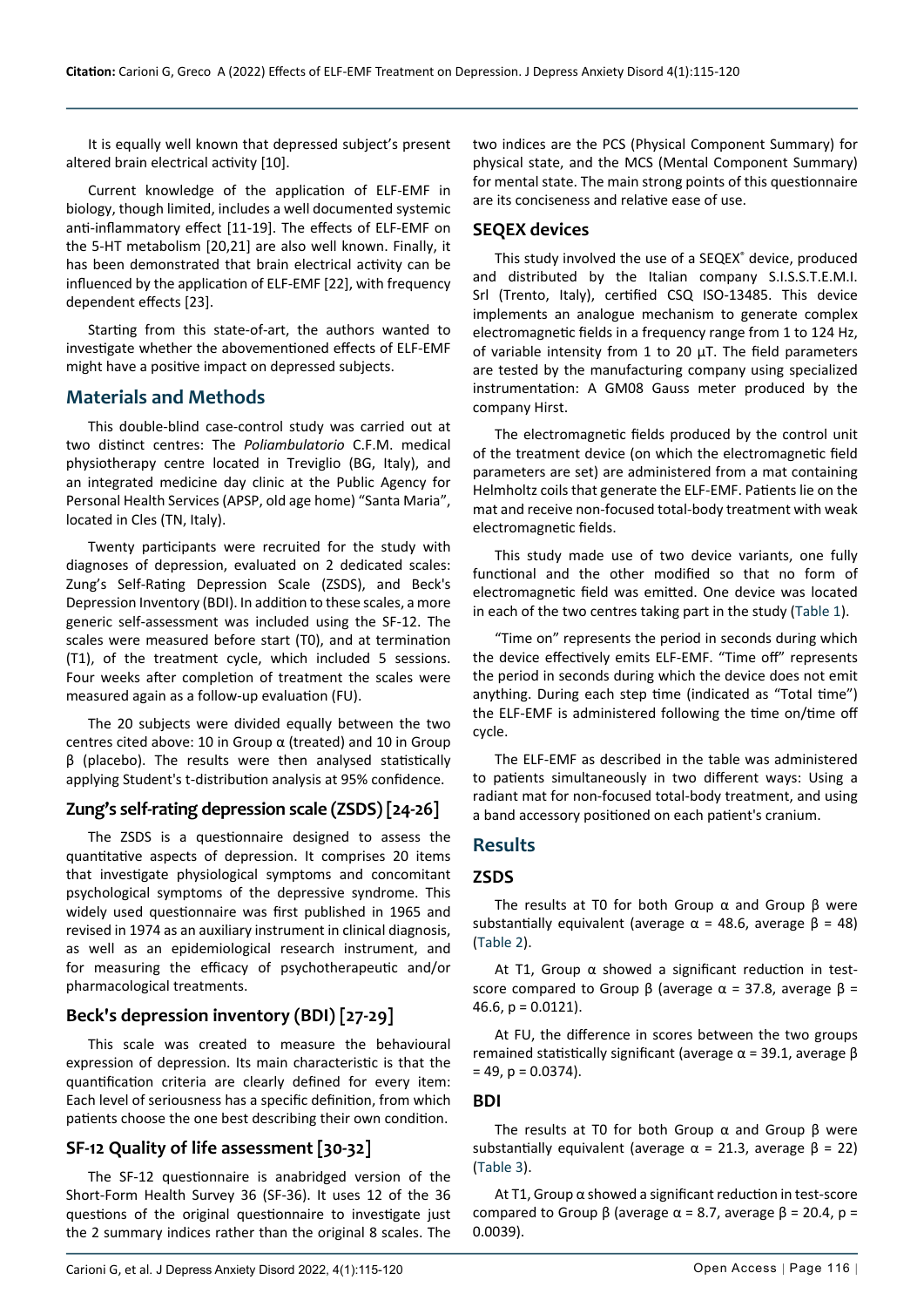At FU, the difference in scores between the two groups remained statistically significant (average  $α = 10$ , average  $β =$ 19.9,  $p = 0.0429$ ).

#### **SF-12**

The results at T0 for both Group  $\alpha$  and Group  $\beta$  were substantially equivalent (average  $\alpha$  = 41.28, average  $\beta$  = 41.21) ([Table 4](#page-2-3) and [Table 5](#page-3-0)).

At T1, Group α showed a significant increase in test-score compared to Group β (average  $\alpha$  = 47.40, average  $\beta$  = 40.48,  $p = 0.0486$ ).

At FU, the difference in scores between the two groups had lost the statistical significance observed at end of treatment (average  $\alpha$  = 42.81, average  $\beta$  = 41.73).

## **Discussion**

The effect of ELF-EMF on the central nervous system (CNS) and in particular on the psycho affective component has been widely documented in literature [1-5].

<span id="page-2-0"></span>

| Table 1: The following electromagnetic set-up parameters were used |
|--------------------------------------------------------------------|
| for the present study.                                             |

| <b>Step</b>    | Frequency<br>(Hz) | Intensity<br>(µT) | Time on<br>(sec) | Time off<br>(sec) | Total time<br>(min) |
|----------------|-------------------|-------------------|------------------|-------------------|---------------------|
| 1              | 10                | 20                | 5                | 2                 | 4                   |
| $\overline{2}$ | 11                | 20                | 5                | $\overline{2}$    | 4                   |
| 3              | 12                | 20                | 5                | $\overline{2}$    | 4                   |
| 4              | 10                | 20                | 5                | 2                 | 4                   |
| 5              | 11                | 20                | 5                | 2                 | 4                   |
| 6              | 12                | 20                | 5                | 2                 | 4                   |
| 7              | 10                | 20                | 5                | $\overline{2}$    | 4                   |
| 8              | 11                | 20                | 5                | 2                 | 4                   |
| 9              | 12                | 20                | 5                | $\mathfrak z$     | 4                   |

<span id="page-2-1"></span>**Table 2:** The results of the ZSDS questionnaire are reported below, divided by group.

| <b>ZSDS</b> |                | T0 | T1 | <b>FU</b> |
|-------------|----------------|----|----|-----------|
|             | P1             | 39 | 36 | 36        |
|             | P <sub>2</sub> | 58 | 37 | 57        |
|             | P3             | 66 | 45 | 56        |
|             | P4             | 50 | 28 | 31        |
|             | P5             | 44 | 33 | 30        |
| α           | P6             | 38 | 34 | 26        |
|             | P7             | 46 | 48 | 40        |
|             | P8             | 51 | 46 | 42        |
|             | P9             | 48 | 39 | 46        |
|             | P10            | 46 | 32 | 27        |
|             | P1             | 40 | 45 | 43        |
|             | P <sub>2</sub> | 55 | 55 | 60        |
|             | P3             | 62 | 60 | 63        |
|             | P <sub>4</sub> | 56 | 40 | 44        |
|             | P5             | 38 | 41 | 40        |
| β           | P <sub>6</sub> | 40 | 34 | 38        |
|             | P7             | 44 | 48 | 50        |
|             | P8             | 51 | 50 | 54        |
|             | P9             | 50 | 47 | 48        |
|             | P10            | 44 | 46 | 50        |

<span id="page-2-2"></span>**Table 3:** The results of the BDI questionnaire are reported below, divided by group.

| <b>BDI</b>     |                | TO | T1 | <b>FU</b> |
|----------------|----------------|----|----|-----------|
|                | P1             | 41 | 16 | 32        |
|                | P <sub>2</sub> | 15 | 3  | 0         |
|                | P <sub>3</sub> | 18 | 2  | 4         |
|                | P <sub>4</sub> | 19 | 15 | $11\,$    |
|                | P5             | 20 | 7  | 10        |
| $\pmb{\alpha}$ | P6             | 10 | 4  | 0         |
|                | P7             | 34 | 20 | 22        |
|                | P8             | 31 | 3  | 0         |
|                | P9             | 8  | 11 | 13        |
|                | P10            | 17 | 6  | 8         |
|                | P1             | 38 | 35 | 33        |
|                | P <sub>2</sub> | 20 | 24 | 22        |
|                | P3             | 15 | 12 | 13        |
|                | P4             | 18 | 15 | 11        |
| β              | P5             | 23 | 25 | 22        |
|                | P6             | 10 | 7  | 8         |
|                | P7             | 30 | 26 | 32        |
|                | P8             | 39 | 30 | 33        |
|                | P9             | 12 | 10 | 11        |
|                | P10            | 15 | 20 | 14        |

<span id="page-2-3"></span>**Table 4:** The results of the SF-12 questionnaire are reported below, divided by group, for the two sections PCS12 and MCS12 in turn.

| <b>PCS12</b> |                 | T0       | Τ1       | FU       |
|--------------|-----------------|----------|----------|----------|
|              | P1              | 41.46239 | 46.78601 | 49.16947 |
|              | P <sub>2</sub>  | 46.11789 | 42.42185 | 50.72182 |
|              | P <sub>3</sub>  | 38.62963 | 46.78136 | 34.6083  |
|              | P4              | 48.04361 | 54.82927 | 54.84756 |
|              | P5              | 35.84375 | 42.31675 | 39.7151  |
| α            | P6              | 51.07483 | 43.57383 | 43.7025  |
|              | P7              | 39.7867  | 37.82537 | 46.08084 |
|              | P8              | 35.50401 | 29.94468 | 38.54841 |
|              | P9              | 43.48506 | 45.83761 | 43.07318 |
|              | P10             | 55.93816 | 45.91775 | 47.22844 |
|              | P1              | 36.47399 | 39.57486 | 41.99556 |
|              | P <sub>2</sub>  | 51.18816 | 50.69097 | 45.42115 |
|              | P3              | 47.6555  | 45.71049 | 42.61094 |
|              | P4              | 38.80282 | 38.80282 | 39.56581 |
|              | P5              | 35.84375 | 38.21008 | 37.0226  |
| β            | P6              | 48.33926 | 46.3567  | 48.39052 |
|              | P7              | 42.52227 | 43.28526 | 45.92794 |
|              | P8              | 31.99561 | 31.78931 | 32.5523  |
|              | P9              | 37.80582 | 40.23851 | 40.95987 |
|              | P <sub>10</sub> | 49.74384 | 47.85478 | 45.94254 |

Two independent studies conducted using the same devices as the present study observed a positive effect of non-focused ELF-EMF treatment:

- **•** Betti, et al. [33] verified an absence of adverse effects and concomitant positive response (measured on the BPRS scale) for psychiatric patients.
- **•** Greco and Garoli [23] conducted electroencephalographic analysis of healthy subjects undergoing non-focused ELF-EMF treatment that simulated cerebral frequencies and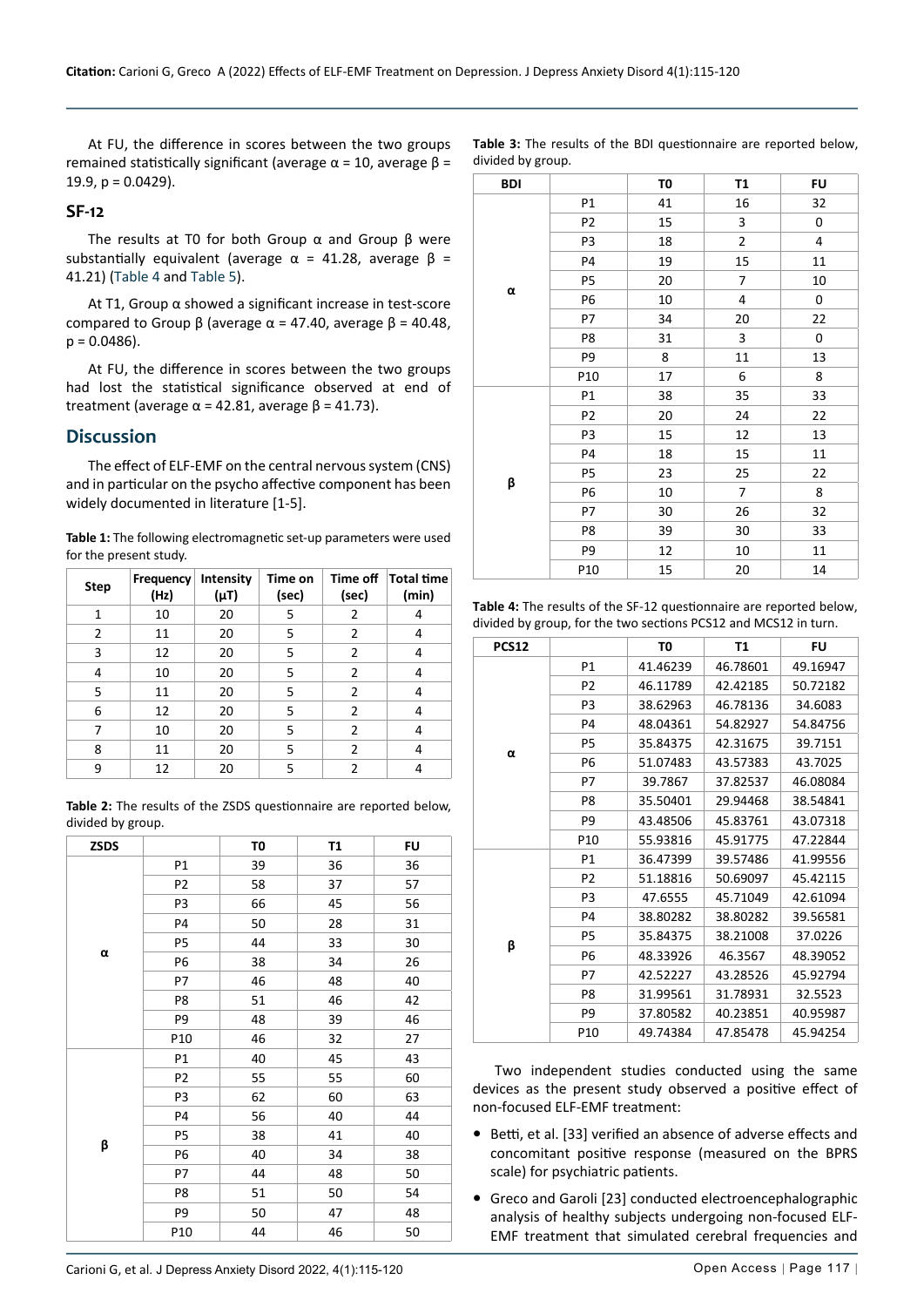| MCS12 |                | T0       | Τ1       | FU       |
|-------|----------------|----------|----------|----------|
|       | P1             | 42.46502 | 40.37163 | 27.03285 |
|       | P <sub>2</sub> | 34.25315 | 49.81612 | 30.33617 |
|       | P3             | 38.04454 | 34.45856 | 36.09519 |
|       | P <sub>4</sub> | 31.33555 | 46.08507 | 46.0165  |
|       | P5             | 47.78295 | 50.03071 | 47.84809 |
| α     | P6             | 45.72286 | 47.57126 | 44.36373 |
|       | P7             | 33.43375 | 44.46482 | 42.31775 |
|       | P8             | 43.22885 | 48.8951  | 45.6412  |
|       | P <sub>9</sub> | 55.23103 | 60.61005 | 57.19037 |
|       | P10            | 41.31043 | 51.71104 | 51.26325 |
|       | P1             | 43.21023 | 33.12128 | 39.89929 |
|       | P <sub>2</sub> | 30.50399 | 29.15824 | 33.65645 |
|       | P <sub>3</sub> | 35.12307 | 39.89091 | 38.64582 |
|       | P <sub>4</sub> | 34.26042 | 34.26042 | 36.88822 |
|       | P5             | 47.78295 | 48.63252 | 49.71858 |
| β     | P <sub>6</sub> | 47.15389 | 48.4751  | 49.193   |
|       | P7             | 32.00272 | 34.63052 | 29.26379 |
|       | P <sub>8</sub> | 44.48064 | 41.51913 | 44.20757 |
|       | P9             | 55.60507 | 52.08508 | 52.81629 |
|       | P10            | 42.07308 | 43.01617 | 43.07238 |

<span id="page-3-0"></span>**Table 5:** No significant differences were observed between the two groups for any of the scores (T0, T1, and FU).

rhythms, obtaining an initial observation of the adaptive behaviour of the CNS in response to electromagnetic stimulation.

In addition, a study by Greco and Destefani [34] verified the effects of non-focused electromagnetic fields on heart rate variability (and so indirectly on the autonomic nervous system).

Starting from these premises, the present authors adopted a hybrid set-up that combined non-focused total-body treatment, with direct stimulation on the cranium of patients. Both electromagnetic irradiation sources administered the same extremely low frequency and intensity electromagnetic field, as described in the "Materials and Methods".

The frequencies selected for this trial were based on one of the set-ups used in the study by Greco and Garoli [23], specifically called the "Alpha" set-up.

In this study the authors decided to focus on two specific scales for depression, together with a test specific to quality of life.

The 10 subjects exposed to ELF-EMF treatment (Group α) experienced an objective improvement in depressed state compared to the control (Group β), with an improved outcome on both the ZDS scale ( $p = 0.0121$ ) and BDI scale ( $p$ = 0.0039) at the end of the treatment cycle, with statistically significant scores persisting at FU (ZDS  $p = 0.0374$ , BDI  $p =$ 0.0429).

The results from the generic SF-12 test were somewhat different. As predicted at T0, the homogeneity of the 2 test groups resulted in the PCS12 component showing no significant variations on the measurement scales. MCS12 instead showed a significant difference in favour of the treatment group at T1 ( $p = 0.0486$ ), but this was not

confirmed at FU. This final detail does not compromise the results obtained for the two depression specific tests, since the MCS12 is highly generic in nature, causing it to vary (also in a negative sense) for reasons extraneous to the object of study in this paper (for example, a wrist fracture, or a week of flu, can alter an MCS12 score enough to change in outcome, but without influencing other tests so strongly).

Depression is among the diseases that most negatively effect quality of life [35-38], also acting as an unfavourable prognostic factor for cardiac diseases [39-42] and chronic diseases [43-45] if not effectively treated. Consequently, acting to mitigate this disability is a priority for sufferers, therapists, and from the perspective of public health.

Starting from the etiogenesis of depressive disorders [6- 10] and the effects of pharmaceuticals like selective serotonin reuptake inhibitors (SSRIs) [46-48] and considering the effects of ELF-EMF studied to date on the 5-HT metabolism [20,21], on the 5-HTreceptors (5-HTRs) [49], and brain electrical activity [22,23], the authors propose the following hypothesis for the action of ELF-EMF on depression:

- **•** The combination of focused and non-focused ELF-EMF irradiation stimulates production of 5-HT in the encephalic trunk, a component that plays an important role in the pathophysiology of depression [50].
- **•** The 5-HTRs most likely involved in the antidepressant effect associated with ELF-EMF are the 5HT1 (supporting the previous point) and cortical 5HT2 receptors, with the effect of enhanced receptor density.
- **•** The induction of specific frequency dependent electrical activity [23] with in the 10-12Hz range also induces an increase of 5-HT production in the cortex.
- **•** Considering the action on the metabolism of dopamine [20], the involvement of the dopaminergic circuits linked to depression can also not be excluded.
- **•** The effects described in the previous points appear to stabilize after a brief treatment cycle, inducing effects that endure for as long as several weeks. This could be explained with a direct action on the HRV [34], a biomarker for potential response to antidepressant therapy [51].
- **•** The anti-inflammatory and neuroprotective effects of ELF-EMF [52] could further explain the effect, especially with such rapid treatment response times, bearing in mind the pathophysiological gravity of neuroinflammation on the genesis of depression.

Since the administration of ELF-EMF was not focused on a single cranial target, it is difficult to establish the robustness of the above hypotheses. It is possible that multiple phenomena occur in combination, with enhanced induction under specific frequencies and a summation effect.

## **Conclusions**

While the study presented here is conditioned by some obvious limitations (among others, the small number of recruited participants), the authors nevertheless sustain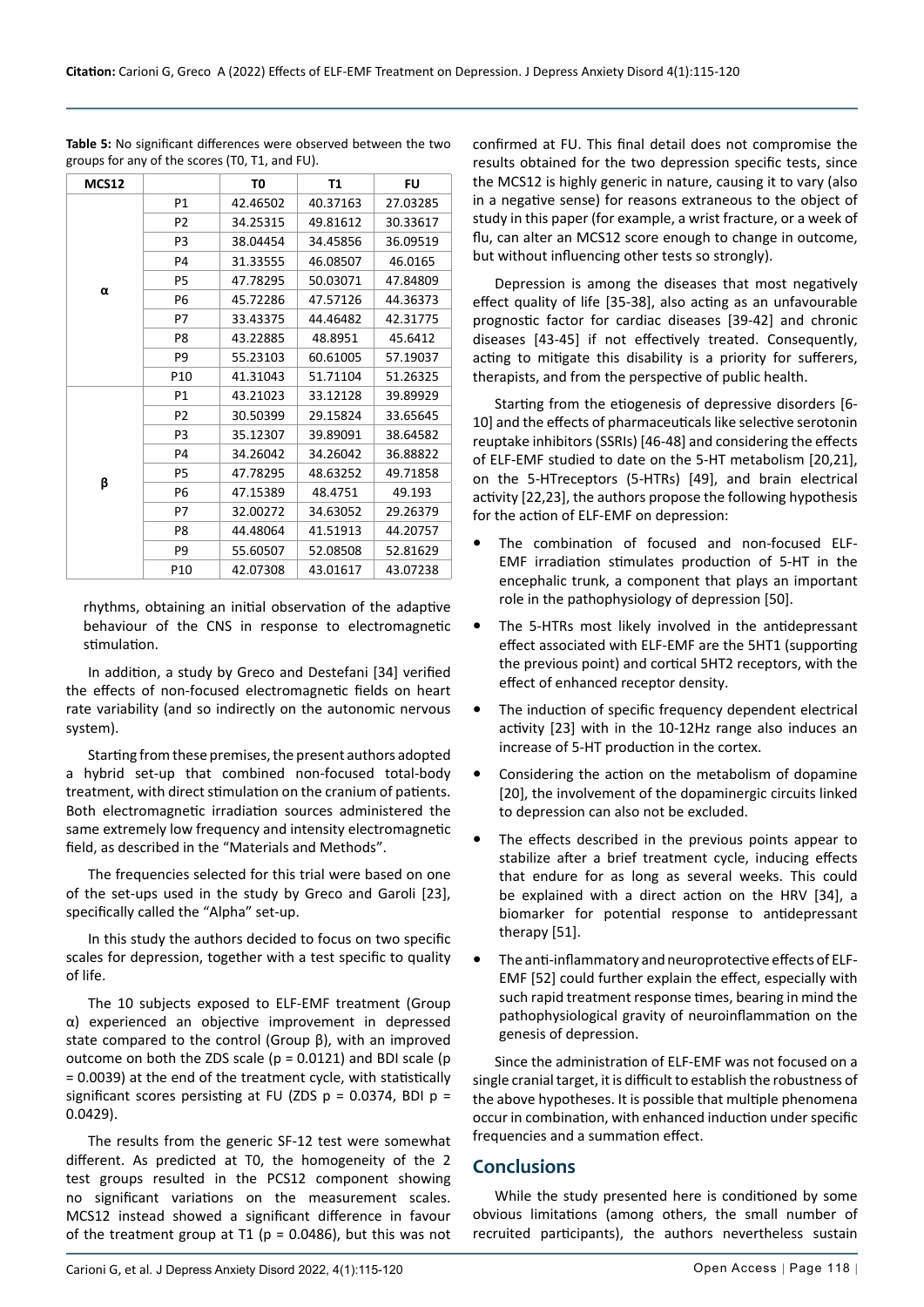that the approach presented for the treatment of depressive disorders, in addition to being safe, may prove to be valid both as a stand-alone approach, and as a support for pharmacological antidepressant therapies and psychotherapy within integrated medicine protocols.

The authors are convinced that the hypotheses formulated here deserve further investigation, including an amplification of the breadth of enquiry into the effects of ELF-EMF on the central nervous system.

## **Statement of Conflict of Interest**

Dr. Alessandro Greco declares that he is an external consultant for the company S.I.S.T.E.M.I. srl, acting in the roles of: Medical and scientific director for training professional therapists in the use of the device adopted for the present study, development of new technologies, and researching new therapeutic applications for the technologies applied in the present paper.

#### **References**

- 1. [Gorelick DA, Zangen A, George MS \(2014\) Transcranial magnetic](https://pubmed.ncbi.nlm.nih.gov/25069523/)  [stimulation in the treatment of substance addiction. Ann N Y](https://pubmed.ncbi.nlm.nih.gov/25069523/)  [Acad Sci 1327: 79-93.](https://pubmed.ncbi.nlm.nih.gov/25069523/)
- 2. Dougall N, Maayan N, Soares-Weiser K, et al. (2015) Transcranial magnetic stimulation for schizophrenia. Schizophr Bull 41: 1220-1222.
- 3. [Narayana S, Papanicolaou AC, McGregor A, et al. \(2015\) Clinical](https://pubmed.ncbi.nlm.nih.gov/25342309/)  [applications of transcranial magnetic stimulation in pediatric](https://pubmed.ncbi.nlm.nih.gov/25342309/)  [neurology. J Child Neurol 30: 1111-1124.](https://pubmed.ncbi.nlm.nih.gov/25342309/)
- 4. [Sonmez AI, Camsari DD, Nandakumar AL, et al. \(2019\)](https://pubmed.ncbi.nlm.nih.gov/31207865/)  [Accelerated TMS for depression: A systematic review and meta](https://pubmed.ncbi.nlm.nih.gov/31207865/)[analysis. Psychiatry Res 273: 770-781.](https://pubmed.ncbi.nlm.nih.gov/31207865/)
- 5. [Perera T, George MS, Grammer G, et al. \(2016\) The clinical TMS](https://pubmed.ncbi.nlm.nih.gov/27090022/)  [society consensus review and treatment recommendations for](https://pubmed.ncbi.nlm.nih.gov/27090022/)  [TMS therapy for major depressive disorder. Brain Stimul 9: 336-](https://pubmed.ncbi.nlm.nih.gov/27090022/) [346.](https://pubmed.ncbi.nlm.nih.gov/27090022/)
- 6. [Yuan TF, Paes F, Arias-Carrión O, et al. \(2015\) Neural mechanisms](https://pubmed.ncbi.nlm.nih.gov/26556077/)  [of exercise: Anti-Depression, neurogenesis, and serotonin](https://pubmed.ncbi.nlm.nih.gov/26556077/)  [signaling. CNS Neurol Disord Drug Targets 14: 1307-1311.](https://pubmed.ncbi.nlm.nih.gov/26556077/)
- 7. [Daut RA, Fonken LK \(2019\) Circadian regulation of depression: A](https://www.sciencedirect.com/science/article/abs/pii/S009130221930010X)  [role for serotonin. Front Neuroendocrinol 54: 100746.](https://www.sciencedirect.com/science/article/abs/pii/S009130221930010X)
- 8. [Kraus C, Castrén E, Kasper S, et al. \(2017\) Serotonin and](https://pubmed.ncbi.nlm.nih.gov/28342763/)  [neuroplasticity - Links between molecular, functional and](https://pubmed.ncbi.nlm.nih.gov/28342763/)  [structural pathophysiology in depression. Neurosci Biobehav](https://pubmed.ncbi.nlm.nih.gov/28342763/)  [Rev 77: 317-326.](https://pubmed.ncbi.nlm.nih.gov/28342763/)
- 9. [Dell'Osso L, Carmassi C, Mucci F, et al. \(2016\) Depression,](https://pubmed.ncbi.nlm.nih.gov/26654774/)  [serotonin and tryptophan. Curr Pharm Des 22: 949-954.](https://pubmed.ncbi.nlm.nih.gov/26654774/)
- 10. [de Aguiar Neto FS, Rosa JLG \(2019\) Depression biomarkers using](https://pubmed.ncbi.nlm.nih.gov/31400570/)  [non-invasive EEG: A review. Neurosci Biobehav Rev 105: 83-93.](https://pubmed.ncbi.nlm.nih.gov/31400570/)
- 11. [Patruno A, Tabrez S, Pesce M, et al. \(2015\) Effects of extremely](https://pubmed.ncbi.nlm.nih.gov/25498893/)  [low frequency electromagnetic field \(ELF-EMF\) on catalase,](https://pubmed.ncbi.nlm.nih.gov/25498893/)  [cytochrome P450 and nitric oxide synthase in erythro-leukemic](https://pubmed.ncbi.nlm.nih.gov/25498893/)  [cells. Life Sci 121: 117-123.](https://pubmed.ncbi.nlm.nih.gov/25498893/)
- 12. [Varani K, Vincenzi F, Ravani A, et al. \(2017\) Adenosine receptors](https://pubmed.ncbi.nlm.nih.gov/28255202/)  [as a biological pathway for the anti-inflammatory and beneficial](https://pubmed.ncbi.nlm.nih.gov/28255202/)  [effects of low frequency low energy pulsed electromagnetic](https://pubmed.ncbi.nlm.nih.gov/28255202/)  [fields. Mediators Inflamm 2017: 2740963.](https://pubmed.ncbi.nlm.nih.gov/28255202/)
- 13. [Vianale G, Reale M, Amerio P, et al. \(2008\) Extremely low](https://pubmed.ncbi.nlm.nih.gov/18410412/)  [frequency electromagnetic field enhances human keratinocyte](https://pubmed.ncbi.nlm.nih.gov/18410412/)  [cell growth and decreases proinflammatory chemokine](https://pubmed.ncbi.nlm.nih.gov/18410412/)  [production. Br J Dermatol 158: 1189-1196.](https://pubmed.ncbi.nlm.nih.gov/18410412/)
- 14. [Ross CL, Teli T, Harrison BS \(2016\) Electromagnetic Field Devices](https://pubmed.ncbi.nlm.nih.gov/27228272/)  [and Their Effects on Nociception and Peripheral Inflammatory](https://pubmed.ncbi.nlm.nih.gov/27228272/)  [Pain Mechanisms. Altern Ther Health Med 22: 52-64.](https://pubmed.ncbi.nlm.nih.gov/27228272/)
- 15. [Zou J, Chen Y, Qian J, et al. \(2017\) Effect of a low-frequency](https://pubmed.ncbi.nlm.nih.gov/28173722/)  [pulsed electromagnetic field on expression and secretion of IL-1β](https://pubmed.ncbi.nlm.nih.gov/28173722/)  [and TNF-α in nucleus pulposus cells. J Int Med Res 45: 462-470.](https://pubmed.ncbi.nlm.nih.gov/28173722/)
- 16. [Ross CL, Harrison BS \(2013\) Effect of time-varied magnetic field](https://pubmed.ncbi.nlm.nih.gov/23046146/)  [on inflammatory response in macrophage cell line RAW 264.7.](https://pubmed.ncbi.nlm.nih.gov/23046146/)  [Electromagnetic Biol Med 32: 59-69.](https://pubmed.ncbi.nlm.nih.gov/23046146/)
- 17. Mahaki H, [Jabarivasal N, Sardanian K, et al. \(2019\) Effects of](https://pubmed.ncbi.nlm.nih.gov/31647056/)  [Various Densities of 50 Hz Electromagnetic Field on Serum IL-](https://pubmed.ncbi.nlm.nih.gov/31647056/)[9, IL-10, and TNF-α Levels. Int J Occup Environ Med 11: 24-32.](https://pubmed.ncbi.nlm.nih.gov/31647056/)
- 18. [Kaszuba-Zwoińska J, Ciećko-Michalska I, Madroszkiewicz D, et](https://pubmed.ncbi.nlm.nih.gov/18441397/)  [al. \(2008\) Magnetic field anti-inflammatory effects in Crohn's](https://pubmed.ncbi.nlm.nih.gov/18441397/)  [disease depends upon viability and cytokine profile of the](https://pubmed.ncbi.nlm.nih.gov/18441397/)  [immune competent cells. J Physiol Pharmacol 59: 177-187.](https://pubmed.ncbi.nlm.nih.gov/18441397/)
- 19. [Molaei S, Alahgholi-Hajibehzad M, Gholamian-Hamadan M, et](https://pubmed.ncbi.nlm.nih.gov/31286334/)  [al. \(2019\) Effect of 50-Hz Magnetic Fields on Serum IL-1β and IL-](https://pubmed.ncbi.nlm.nih.gov/31286334/)[23 and Expression of BLIMP-1, XBP-1, and IRF-4. Inflammation](https://pubmed.ncbi.nlm.nih.gov/31286334/)  [42: 1800-1807.](https://pubmed.ncbi.nlm.nih.gov/31286334/)
- 20. [Sieroń A, Łukasz Labus, Przemysław Nowak, et al. \(2004\)](https://pubmed.ncbi.nlm.nih.gov/15300728/)  [Alternating extremely low frequency magnetic field increases](https://pubmed.ncbi.nlm.nih.gov/15300728/)  [turnover of dopamine and serotonin in rat frontal cortex.](https://pubmed.ncbi.nlm.nih.gov/15300728/)  [Bioelectromagnetics 25: 426-430.](https://pubmed.ncbi.nlm.nih.gov/15300728/)
- 21. [Bao X, Yijun Shi, Xiaolin Huo, et al. \(2006\) A possible](https://pubmed.ncbi.nlm.nih.gov/16622860/)  [involvement of β-endorphin, substance P, and serotonin in rat](https://pubmed.ncbi.nlm.nih.gov/16622860/)  [analgesia induced by extremely low frequency magnetic field.](https://pubmed.ncbi.nlm.nih.gov/16622860/)  [Bioelectromagnetics 27: 467-472.](https://pubmed.ncbi.nlm.nih.gov/16622860/)
- 22. [Lyskov EB, Juutilainen J, Jousmäki V, et al. \(1993\) Effects of 45-](https://pubmed.ncbi.nlm.nih.gov/8494559/) [Hz magnetic fields on the functional state of the human brain.](https://pubmed.ncbi.nlm.nih.gov/8494559/)  [Bioelectromagnetics 14: 87-95.](https://pubmed.ncbi.nlm.nih.gov/8494559/)
- 23. [Greco A, Garoli A \(2019\) Effects of non-Focused ELF-EMF](https://scholars.direct/Articles/translational-neuroscience/tnrr-2-006.php?jid=translational-neuroscience)  [treatment on EEG: Preliminary study. Transl Neurosci Res Rev](https://scholars.direct/Articles/translational-neuroscience/tnrr-2-006.php?jid=translational-neuroscience)  [2: 38-52.](https://scholars.direct/Articles/translational-neuroscience/tnrr-2-006.php?jid=translational-neuroscience)
- 24. [Zung WW \(1965\) A self-rating depression scale. Arch Gen](https://pubmed.ncbi.nlm.nih.gov/14221692/)  [Psychiatry 12: 63-70.](https://pubmed.ncbi.nlm.nih.gov/14221692/)
- 25. [Biggs JT, Wylie LT, Ziegler VE \(1978\) Validity of the zung self](https://pubmed.ncbi.nlm.nih.gov/638392/)[rating depression scale. Br J Psychiatry 132: 381-385.](https://pubmed.ncbi.nlm.nih.gov/638392/)
- 26. [Thurber S, Mark Snow, Charles R Honts \(2002\) The Zung Self-](https://pubmed.ncbi.nlm.nih.gov/12462760/)[Rating Depression Scale: convergent validity and diagnostic](https://pubmed.ncbi.nlm.nih.gov/12462760/)  [discrimination. Assessment 9: 401-405.](https://pubmed.ncbi.nlm.nih.gov/12462760/)
- 27. [At Beck, Ch Ward, Mendelson M, et al. \(1961\) An inventory for](https://pubmed.ncbi.nlm.nih.gov/13688369/)  [measuring depression. Arch Gen Psychiatry 4: 561-571.](https://pubmed.ncbi.nlm.nih.gov/13688369/)
- 28. [Jackson-Koku G \(2016\) Beckdepression inventory. Occup Med](https://pubmed.ncbi.nlm.nih.gov/26892598/)  [66: 174-175.](https://pubmed.ncbi.nlm.nih.gov/26892598/)
- 29. Steer RA, Beck AT, Garrison B (1986) Applications of the beck depression inventory. In: Sartorius N Ban TA 123-142.
- 30. [Ware J Jr, Kosinski M, Keller SD, et al. \(1996\) A 12-item short](https://pubmed.ncbi.nlm.nih.gov/8628042/)[form health survey: Construction of scales and preliminary tests](https://pubmed.ncbi.nlm.nih.gov/8628042/)  [of reliability and validity. Med Care 34:220-233.](https://pubmed.ncbi.nlm.nih.gov/8628042/)
- 31. [Jenkinson C, Layte R, Jenkinson D, et al. \(1997\) A shorter form](https://pubmed.ncbi.nlm.nih.gov/9243433/)  [health survey: Can the SF-12 replicate results from the SF-36 in](https://pubmed.ncbi.nlm.nih.gov/9243433/)  [longitudinal studies? J Public Health Med 19: 179-186.](https://pubmed.ncbi.nlm.nih.gov/9243433/)